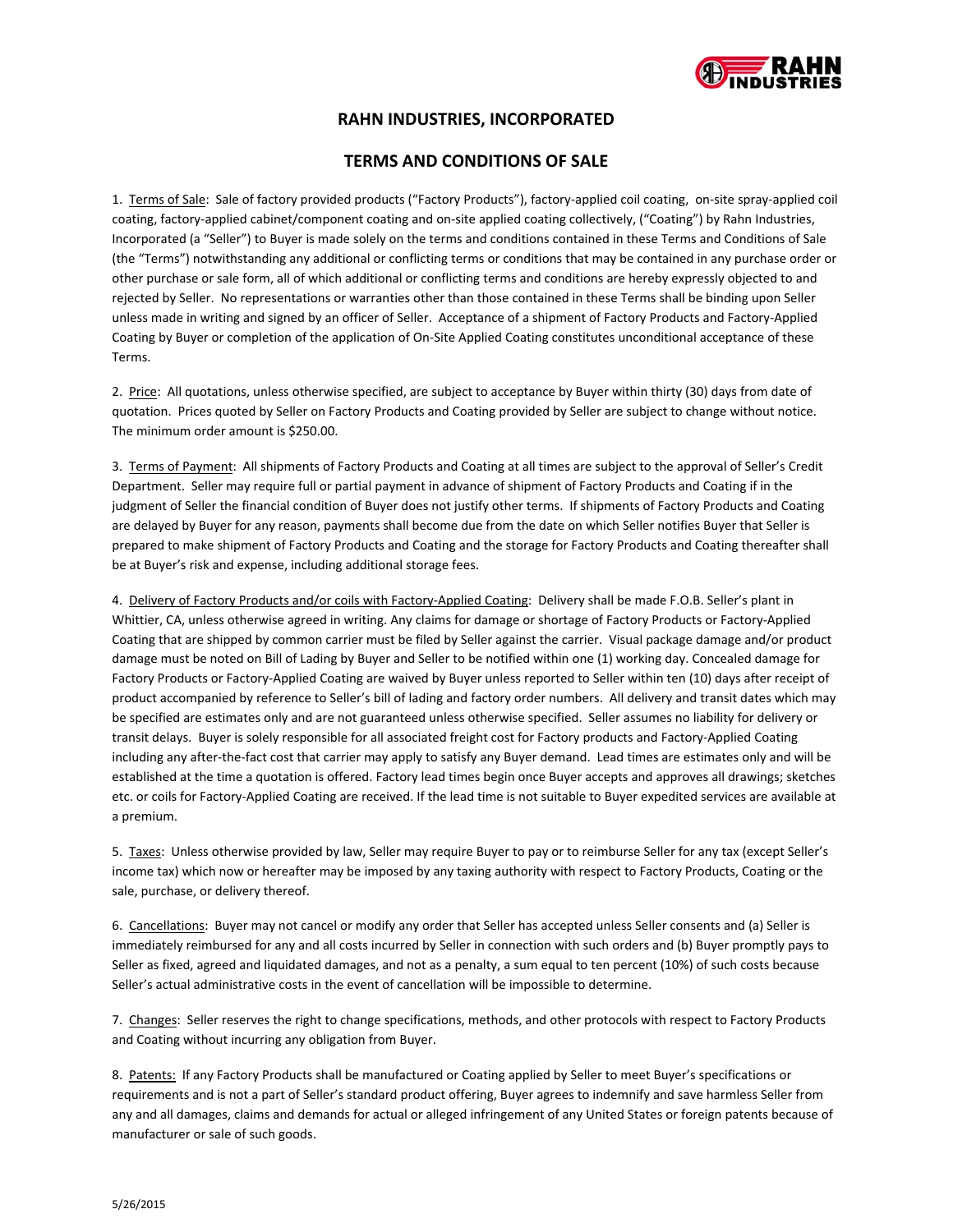

9. Governing Law, etc.: This agreement and the sale of Factory Products, Factory-Applied Coating and the application of On-Site Applied Coating by Seller shall be governed in all respects by the laws of the State of California to recover from Buyer Seller's reasonable cost of enforcing these Terms, including without limitation, any collection costs or attorney's fees and expenses incurred by Seller in the event of a default by Buyer in making any payment due to Seller. These Terms constitute the entire agreement between Seller and Buyer.

## **FACTORY‐APPLIED COATING AND ON‐SITE APPLIED COATING**

#### **LIMITED WARRANTY**

This warranty is valid, for a period no longer than five (5) years in the Continental US and three (3) years outside the Continental US for coil coatings, and one (1) year for cabinet/component coatings, from the coating application date. Your exclusive remedy for the breach of this limited warranty is limited, at the applicator's option, to repair of the Coating in the field or to a new Coating application for a replacement coil and/or cabinet/component. This Limited Warranty will NOT cover the cost of (i) a replacement coil and/or cabinet/component; (ii) the labor to remove or replace a coil and/or cabinet/component; (iii) freight of the replacement coil and/or cabinet/component to the job site; (iv) refrigerant loss and recovery or, (v) any other incidental expense related to the failure. The applicator shall accept no liability or responsibility for damages should the coils or the Coating be used for an unspecified purpose, misused, tampered with or combined with foreign elements, damaged by mishandling, abuse, improper storage or used in any manner other than originally intended. Without limiting the generality of the foregoing, the following items specifically are not covered by this limited warranty:

- 1. Damage originating internally, such as from corrosive liquids or gases inside the system;
- 2. Damage from improper cleaning methods, such as the use wire brushes, unauthorized chemicals or coil cleaners, or other abrasive actions or products.
- 3. Damage from any other intentional or accidental act, or any act of nature, which compromises the integrity of the Coating applied for external corrosion protection.
- 4. Adiabatic and evaporative cooling conditions must be disclosed at time of quote. Coils placed in adiabatic or evaporative cooling conditions are only warrantied with an immersion/bake coating and for a period no longer than three (3) years.

This Warranty is valid only under and with the following conditions:

- 1. The coil is constructed of aluminum or copper fins over copper or aluminum tubing.
- 2. The exposure conditions of the coil and/or cabinet/component have at no time exceeded the limitations set forth in the resistance list.
- 3. Inspection / maintenance requirements are performed in accordance with Rahn Industries recommendations using approved chemicals and methods, as prescribed below.
- 4. Notice of any failure of the coating must be presented, in writing, to Rahn Industries, Incorporated (Rahn) within seven days after the defect is discovered. Immediately after submitting such notice, free access shall be given to the Rahn or its appointed representative for the purpose of inspection and/or sampling of fin material and/or air sampling. If written notice is not given within one (1) week, and/or access to examine the coil and/or cabinet/component is denied to Rahn or its appointed representative, any claim for breach of this warranty shall be deemed to have been waived, and Rahn Industries shall have NO LIABILITY under this warranty.
- 5. In the event of a coil failure and an ensuing dispute as to the cause of said failure, an electron-microscopic test of a sample of the damaged coil will be employed to resolve said dispute. Rahn Industries will appoint an independent laboratory to be used for this test and the results will be binding.
- 6. Any service performed under this warranty shall not serve to extend the warranty.